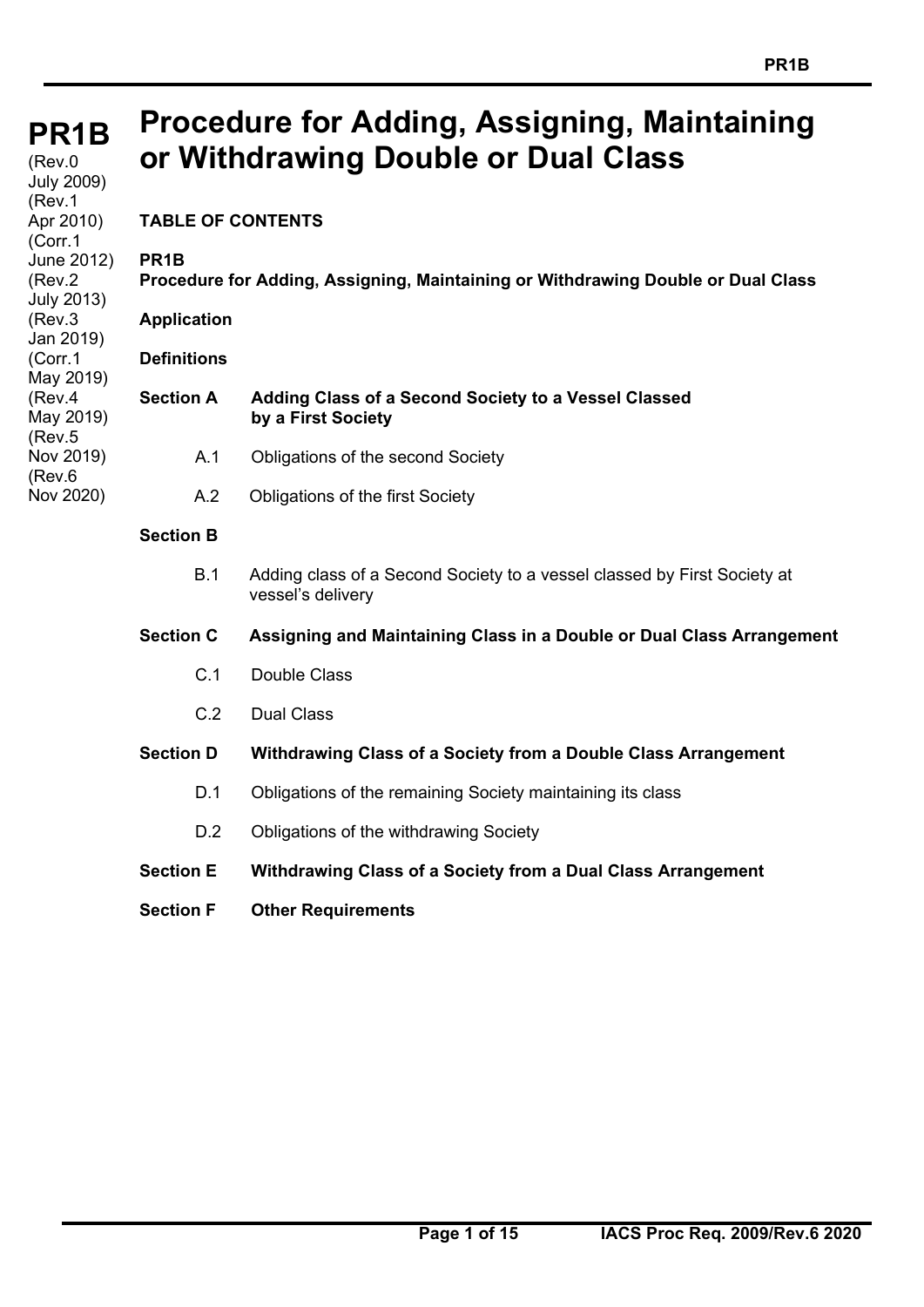## Notes:

**PR1B** 

- (cont) 1. This Procedural Requirement applies when adding, maintaining or withdrawing double or dual class on or after 1 July 2009.
	- 2. Rev.1 of this Procedural Requirement applies when adding, maintaining or withdrawing double or dual class on or after 1 July 2010.
	- 3. Rev.2 of this Procedural Requirement applies when adding, maintaining or withdrawing double or dual class on or after 1 July 2014.
	- 4. Rev.3 of this Procedural Requirement applies when adding, maintaining or withdrawing double or dual class on or after 1 July 2019.
	- 5. Rev.4 of this Procedural Requirement applies when adding, maintaining or withdrawing double or dual class on or after 1 July 2020.
	- 6. Rev.5 of this Procedural Requirement applies when adding, maintaining or withdrawing double or dual class on or after 1 July 2020.
	- 7. Rev.6 of this Procedural Requirement applies when adding, maintaining or withdrawing double or dual class on or after 1 February 2021.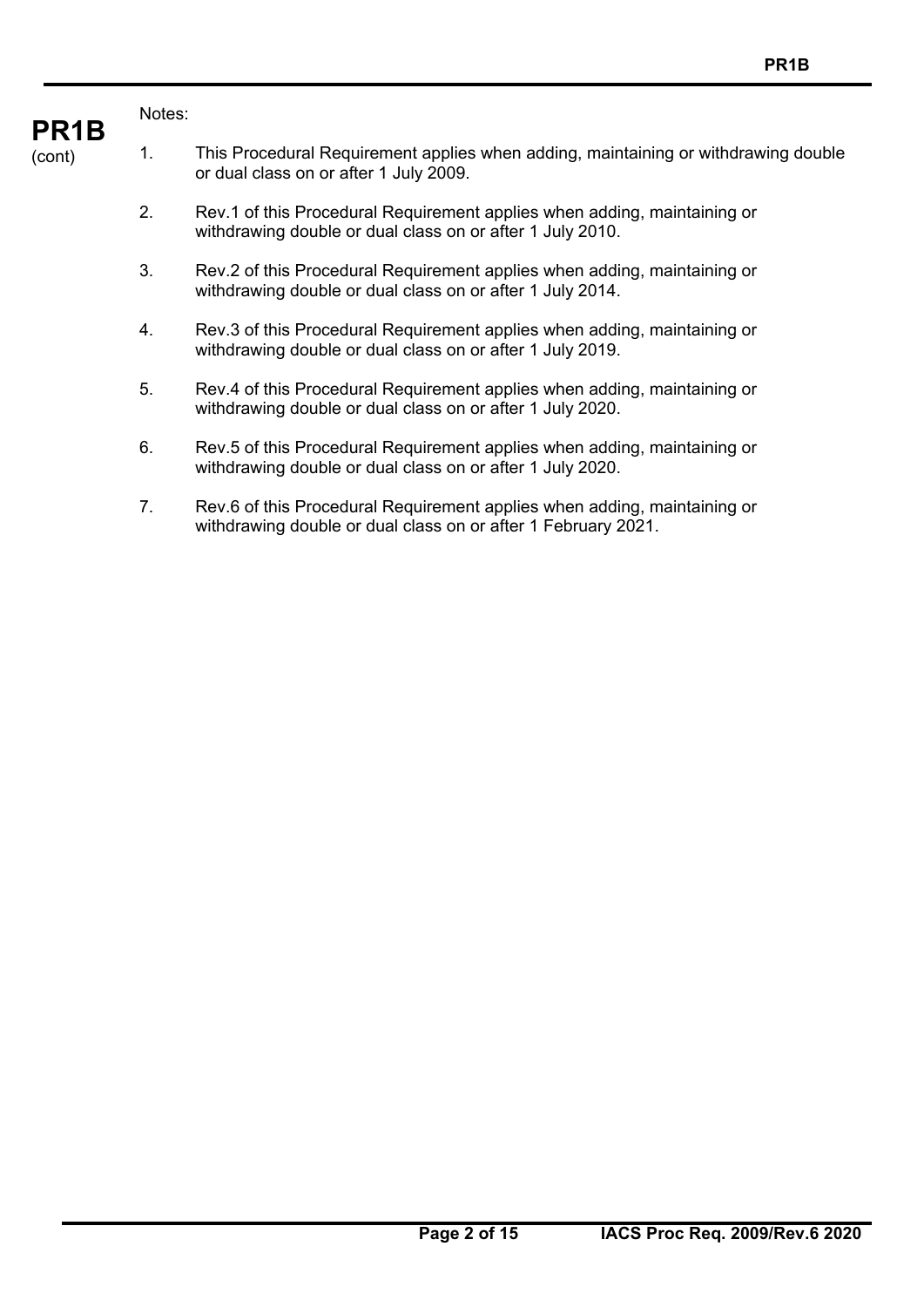## **PR1B**

#### **PR1B**  (cont) **Procedure for Adding, Assigning, Maintaining and Withdrawing Double or Dual Class**

## **Application**

This Procedure contains procedures and requirements pertaining to adding, assigning, maintaining or withdrawing a double or dual class and is applicable, unless stated otherwise, to vessels of over 100 GT of whatever type, self propelled or not, restricted or unrestricted service, except for "inland waterway" vessels.

The obligations of this Procedure apply to Classification Societies which are subject to verification of compliance with QSCS, for the vessels reported as compliant by the First Society.

## **Definitions**

'Compliant' ship means a ship classed by a Classification Society subject to verification of compliance with QSCS and in full compliance with all applicable and relevant IACS Resolutions.

'Double class vessel' is a vessel which is classed by two Societies and where each Society works as if it is the only Society classing the vessel, and does all surveys in accordance with its own requirements and schedule.

'Dual class vessel' is a vessel which is classed by two Societies between which there is a written agreement regarding sharing of work.

'First Society' is a Society classing a vessel which, under request of the Owner, enters a double or dual class arrangement with another Society.

'Interim Certificate of Class', or Interim Class Certificate, is the certificate issued immediately upon completion of the survey of the vessel to enable it to trade while the report of the classification surveys is processed by the gaining Society pursuant to issuing its full term Class Certificate.

'Outstanding' means still to be dealt with.

'Overdue' means overdue on the date the first or losing Society receives the request by the second or remaining Society for its current classification survey status.

'Conditions of Class' mean requirements to the effect that specific measures, repairs, surveys etc. are to be carried out within a specific time limit in order to retain Classification.

'Remaining Society' is a Society which keeps an existing vessel in class, when the class by the other Society involved in the double or dual class arrangement is suspended or withdrawn.

'Second Society' is a Society which is requested by an Owner to accept an existing vessel already classed by another Society into its class under double or dual class arrangement.

'Withdrawing Society' is a Society which withdraws its class to an existing vessel in class under double or dual class arrangement. (Note 1)

 $(N^{10}$  In this Procedure, Form G and L in Annex 1, Annex 2 and Annex 3, the withdrawing Society is sometimes referred to simply as the "losing", when the context is obvious.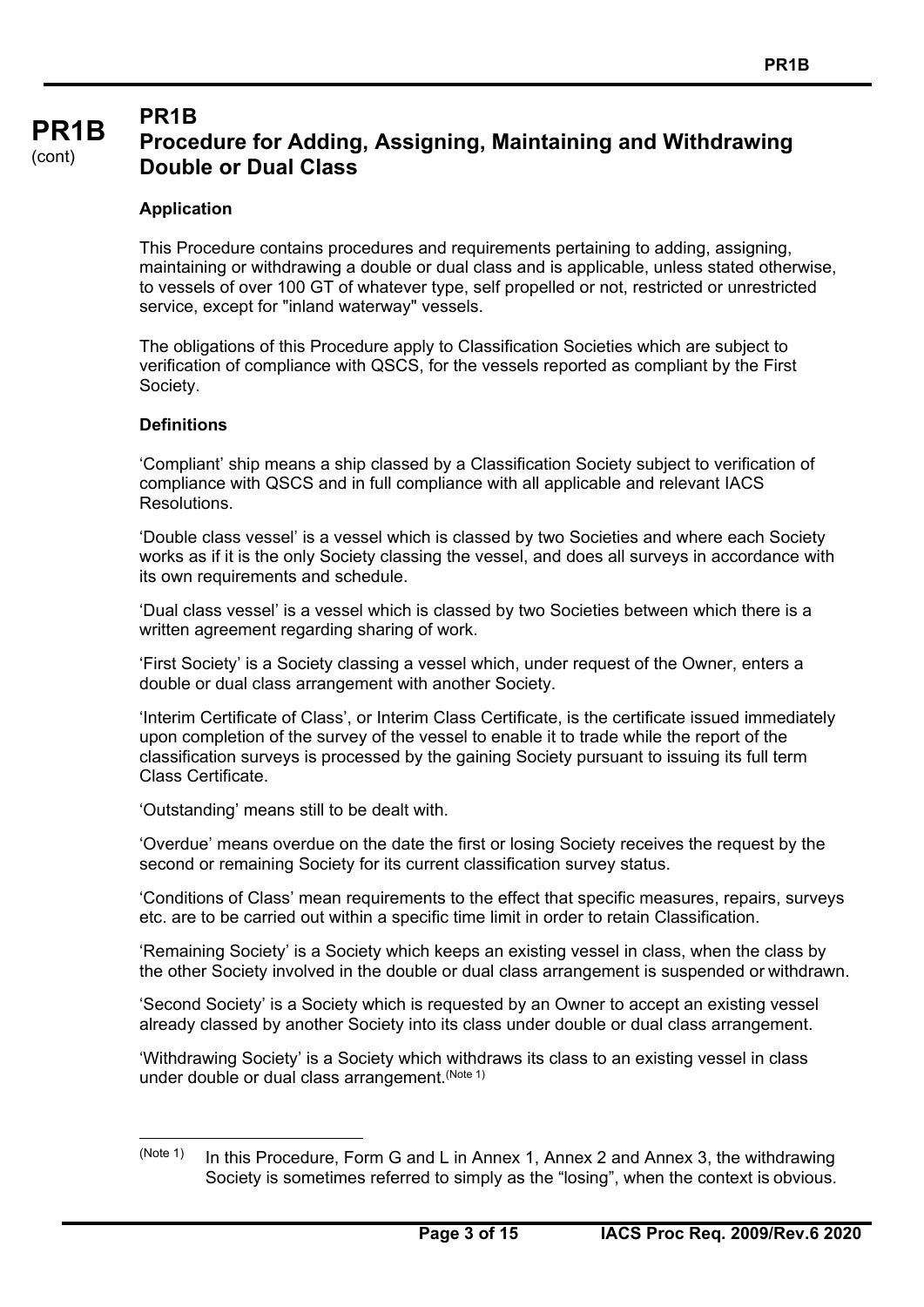## **Section A - Adding class of a Second Society to a vessel classed by First Society**

## **A.1 Obligations of the second Society**

A.1.1 Whenever a Society (i.e. second Society) is requested by an Owner to accept an existing vessel already classed by another Society (i.e. first Society) into its class under double or dual class arrangement, the second Society is to immediately notify the Owner in writing that:

- .1 the second Society only accepts a vessel that is free from any overdue surveys or conditions of class;
- .2 the Owner is to inform first Society of his request to second Society;
- .3 the Owner is to authorise first Society to submit to second Society its current classification status and documents as listed in Annex 3 for information and use by second Society in conducting its class entry surveys;
- .4 when the Owner decides to leave the double or dual class arrangement and prior to withdrawing from the class of one of two Societies the Owner is to inform the Societies of his intended actions;
- .5 when the Owner is advised that one of the Societies involved in double or dual class arrangement suspends or withdraws class the Owner is to inform the remaining Society of the action taken by the other Society without delay;
- .6 copies of the plans listed in Section C of PR1A are to be provided to second Society as a prerequisite to obtaining a full term Class Certificate. If the Owner is unable to provide all of the required plans, the second Society is to request that the Owner authorise the first Society to transfer copies of such of these plans as it may possess directly to the second Society upon request from the second Society, with the advice that the first Society will invoice the second Society and the second Society may, in turn, charge the associated costs to the Owner.

A.1.2 Within two (2) working days of receipt of a written request from the Owner for entry into second Society's class at a Society's Headquarters or one of its designated control or management centres, the second Society is to notify the first Society of the requested entry into class using Form G in Annex 1 with its Part A duly completed and attaching the Owner's authorisation for release of survey status.

- A.1.3 Prior to issuing an Interim Certificate of Class the second Society is to:
- .1 obtain from the Owner, a written application for entry into second Society's class, containing an authorisation for second Society to obtain the current classification status from the first Society;
- .2 obtain the current classification survey status from the Headquarters of the first Society or one of its designated control or management centres;
- .3 for double class: carry out its class entry survey in accordance with the requirements of Section B of PR1A taking account of the conditions of class in the status provided by the first Society;
- .4 for dual class: carry out an initial survey having the scope of an annual survey as a minimum.

## **PR1B**

(cont)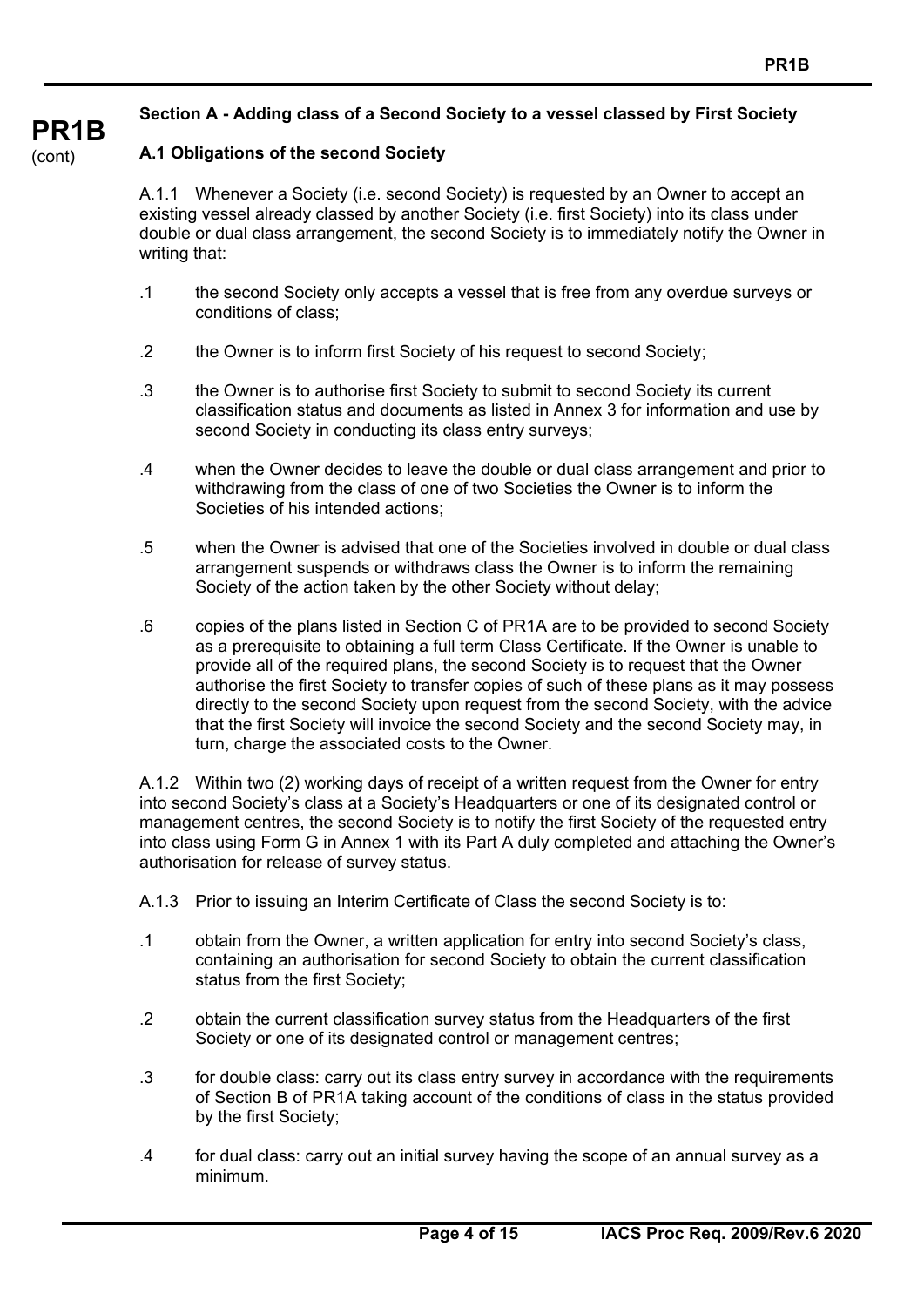**PR1B**  (cont) A.1.4

The second Society is, within one month from issuing its Interim Certificate of Class, to advise the first Society of the date of issuing this certificate. The report Form G in Annex 1, with Parts A and B duly completed is to be used.

Any additional information regarding outstanding surveys or conditions of class received from the first Society in accordance with A.2.2 is to be taken into account in accordance with A.1.3.3, as applicable, and reported to the first Society with Form G in Annex 1 with Part B-1 duly completed within one (1) month from the completion of the survey.

- A.1.5 Prior to final entry into the second Society's class, the second Society is obligated to:
- .1 carry out and document the review of class survey records, of the first Society, by an authorised person considering the items specified in Annex 3;
- .2 obtain plans and information in accordance with the requirements of Section B of PR1A.

A.1.6 To ensure mutual exchange of information on vessels adding class and on the survey status of such vessels, the second Society is, on completion of final entry into class, to dispatch Form G in Annex 1, with Parts A, B, B-1 (when applicable) and C duly completed to the TOC database and to the first Society.

## **A.2 Obligations of the first Society**

- A.2.1 The first Society:
- .1 within two (2) working days of receipt of a written request at its Headquarters or one of its designated control or management centres is to notify the second Society the current classification status including a full list of surveys and conditions of class. The most recent condition evaluation report/executive hull summary reports and survey planning document for the commenced Special Survey for vessels under Enhanced Survey Programme are also to be provided. In cases where the class status is received in a language not readily understood by the second Society or contains vague or unclear descriptions the first Society is to provide additional detailed information in English language on request of the second Society. The first Society is obliged to advise the second Society of the possibility of further conditions of class arising from surveys, which the first Society knows have been carried out but for which reports have not yet been received. The report Form L in Annex 1 with Part A completed is to be used by the first Society to report on the class status; details may be amplified, if necessary, in accompanying documents;
- .2 is obliged to make available, within one (1) month of receipt of request referred to in .1, all class survey records to the second Society for record review and relevant reporting, to the extent this information is in possession of the first Society, to enable the second Society to retain the Vessels Records outlined in Annex 3, in accordance with A.1.5.1 of this Procedure;
- .3 alternatively to .2 above, upon request is obliged to provide, within one (1) month of receipt of the request referred to in .1, a copy of all the class survey records to the second Society, to enable the second Society to retain the Vessels Records outlined in Annex 3, in accordance with A.1.5.1 of this Procedure. These survey records will be transferred electronically if electronic files are available;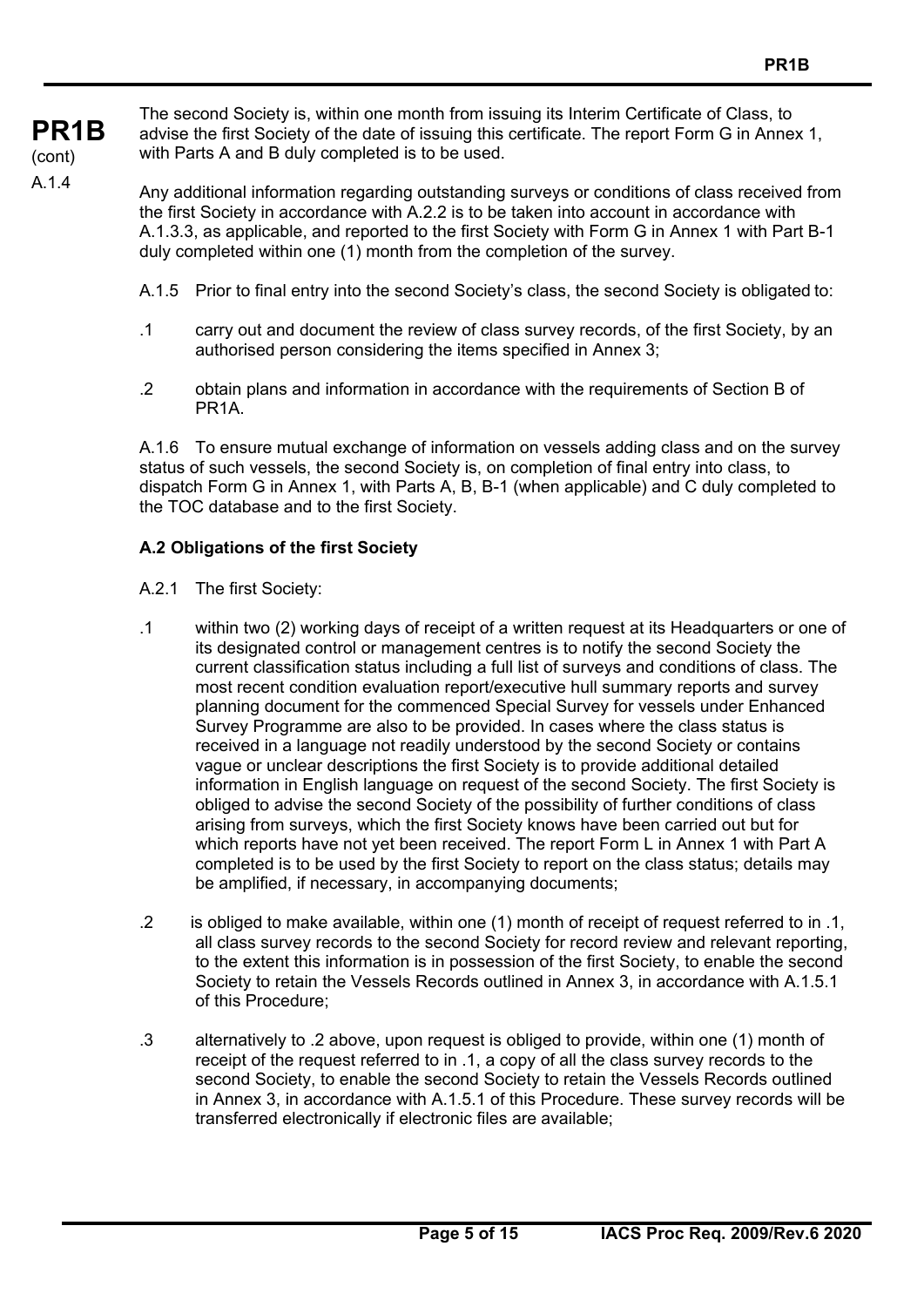**PR1B**  (cont) .4

is also to submit, within one month of receipt of the request referred to in .1 above, any Vessel's Records regarding class items (see Annex 3) available during the present class and from prior transfers of class performed after 1 July 2001.

A.2.2 The first Society has one month from issuance of its classification status to the second Society as per A.2.1 to forward to the second Society:

- .1 the additional information on outstanding surveys and/or conditions of class arising from surveys performed proximate to the date of Owner's written request for adding class which were not included in said status, by dispatching Form L in Annex 1 with Part A-1 duly completed; and
- .2 the structural diminution allowances which were applying to the vessel, by dispatching Form L in Annex 1 with Parts A and A-1 (when applicable) duly completed.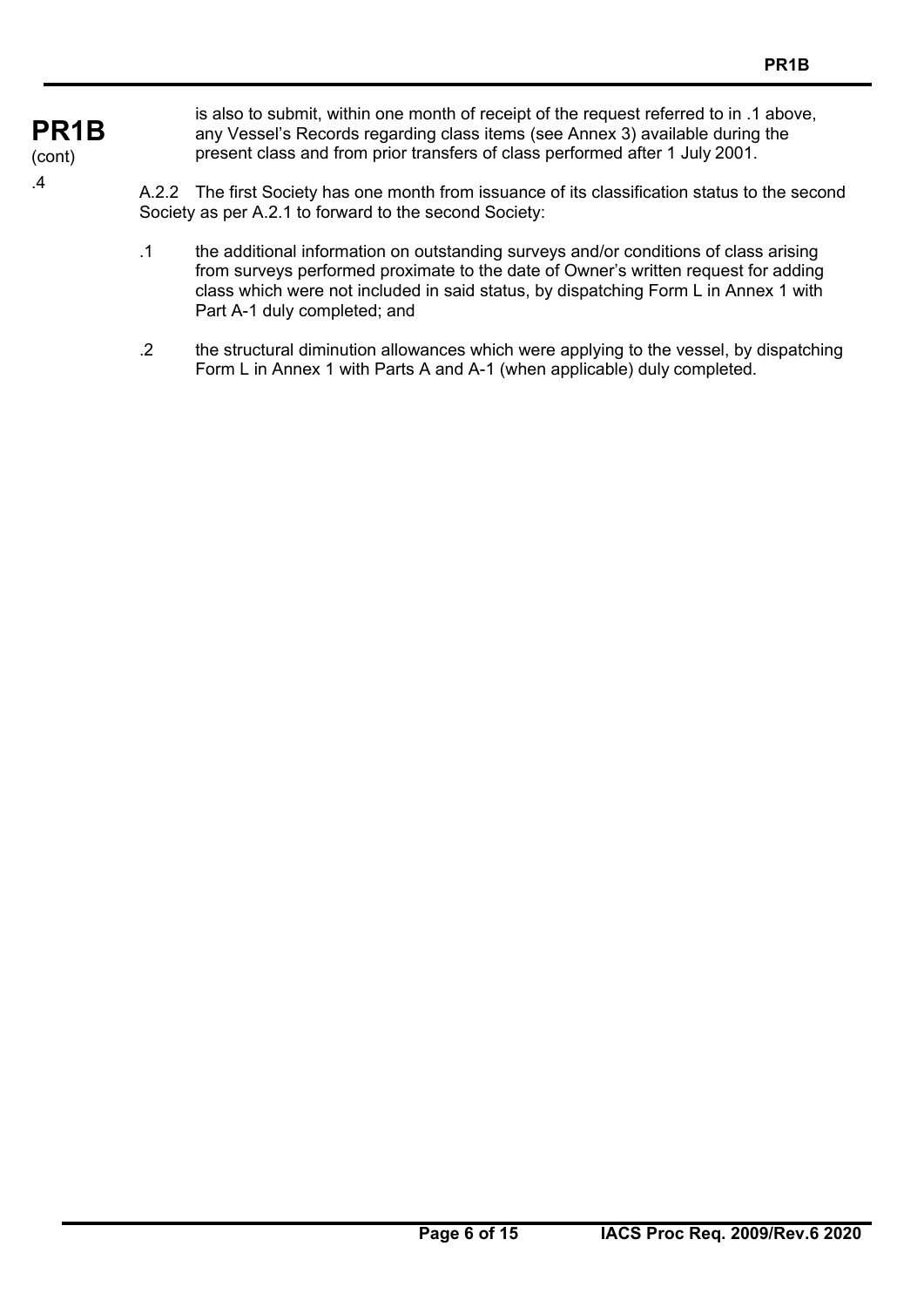## **Section B**

## **B.1 Adding class of a Second Society to a vessel classed by First Society at vessel's delivery**

B.1.1 The procedural requirements for adding class at vessel's delivery are applicable when the Society which has carried out the new construction technical review and surveys (i.e. First Society) has issued its first Certificate of Class.

## **Obligations and reporting of the second Society**

B.1.2 Whenever a Society (i.e. Second Society) is requested by an Owner to accept a vessel already classed by another Society (i.e. first Society) into its class under double or dual class arrangement at vessel's delivery, the second Society is to immediately notify the Owner in writing that:

- .1 the Owner is to inform first Society of his request to second Society;
- .2 the Owner is to authorise first Society to submit to second Society its Certificate of Class;
- .3 when the Owner decides to leave the double or dual class arrangement and prior to withdrawing from the class of one of two Societies the Owner is to inform the Societies of his intended actions;
- .4 when the Owner is advised that one of the Societies involved in double or dual class arrangement suspends or withdraws class the Owner is to inform the remaining Society of the action taken by the other Society without delay;
- .5 copies of the plans listed in Section C of PR1A are to be provided to second Society as a prerequisite to obtaining a full term Certificate of Class. If the Owner is unable to provide all of the required plans, the second Society is to request that the Owner authorise the first Society to transfer copies of such of these plans as it may possess directly to the second Society upon request from the second Society, with the advice that the first Society will invoice the second Society and the second Society may, in turn, charge the associated costs to the Owner.

B.1.3 After receipt of a written request from the Owner for entry into second Society's class at a Society's Headquarters or one of its designated control or management centres, the second Society is to notify the first Society of the requested entry into class using Form G in Annex 1 with its Part A duly completed and attaching the Owner's authorisation for release of the first Certificate of Class, including the list of any conditions of class - with the respective due dates - issued against the subject vessel and the list of any information normally contained in the classification status.

B.1.4 Prior to issuing an Interim Certificate of Class on the date of the vessel's delivery, the second Society is to:

- .1 obtain from the Owner, a written request for entry into second Society's class at vessel's delivery, containing an authorisation for second Society to obtain a copy of the first Certificate of Class, from the first Society;
- .2 obtain the first Certificate of Class from the Headquarters of the first Society or one of its designated control or management centres or from the attending Surveyor at the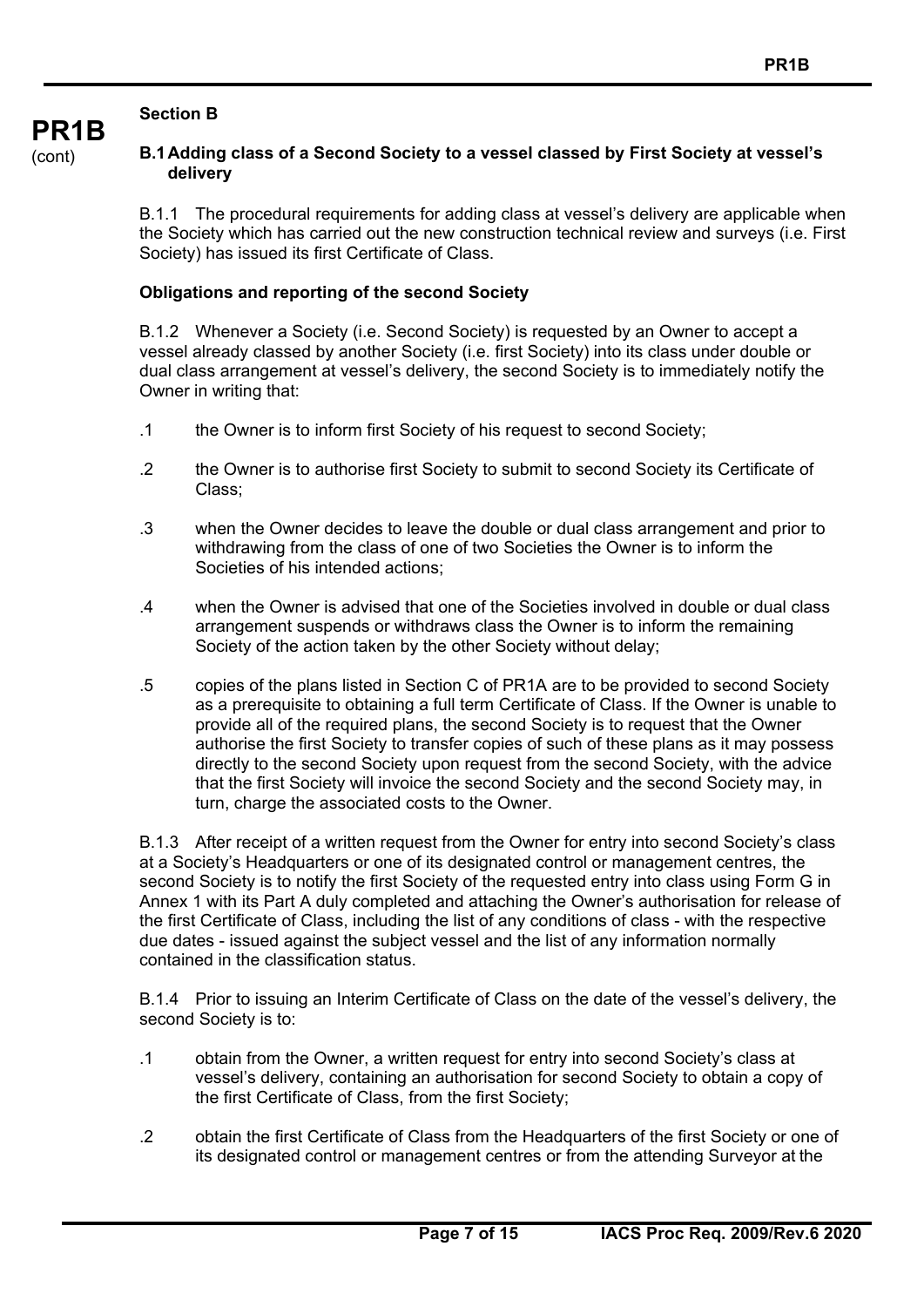yard of the builders, including any outstanding conditions of class and information normally contained in the classification status.

.3 carry out and satisfactorily complete all relevant surveys specified in PR1A/B.2.1.

B.1.5 The second Society is, within one month from issuing its Interim Certificate of Class, to advise the first Society of the date of issuing this certificate. The report Form G in Annex 1, with Parts A and B duly completed is to be used.

- B.1.6 Prior to final entry into the second Society's class, the second Society is obligated to:
- .1 obtain plans and information in accordance with the requirements of Section B of PR1A.

B.1.7 To ensure mutual exchange of information on vessels adding class and on the survey status of such vessels, the second Society is, on completion of final entry into class, to dispatch Form G in Annex 1, with Parts A, B and C duly completed to the TOC database and to the first Society.

### **Obligations and reporting of first Society**

**PR1B** 

(cont)

B1.8 Upon receipt of a written request at its Headquarters or one of its designated control or management centres and on the date of the vessel's delivery, the first Society is to notify the second Society its first Certificate of Class, including the list of any conditions of class with respective due dates - issued against the subject vessel and the list of any information normally contained in the classification status. The report Form L in Annex 1 with Part A completed is to be used by the first Society; details may be amplified, if necessary, in accompanying documents;

B.1.9 The first Society has one month from issuance of its Certificate of Class to the second Society to forward to the second Society:

.1 the structural diminution allowances which were applying to the vessel, by dispatching Form L in Annex 1 with Parts A and A-1 duly completed.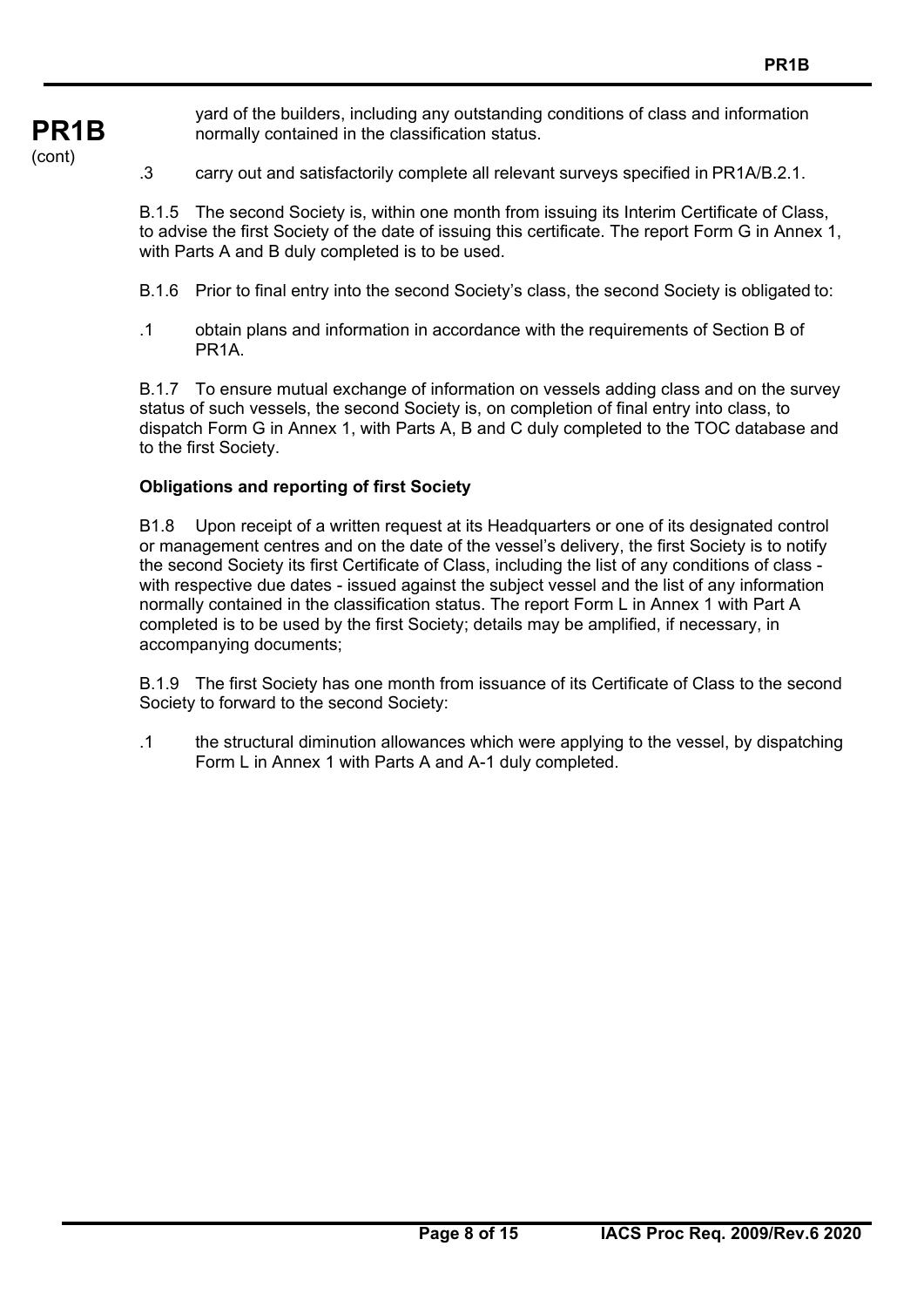## **Section C – Assigning and Maintaining Class in a Double or Dual Class Arrangement**

# **PR1B**

#### (cont)

## **C.1 Double class**

C.1.1 Each Society acts independently while an existing vessel or a vessel under construction is in double class.

## **C.2 Dual class**

- C.2.1 In case of an existing vessel:
- .1 each Society acts on behalf of the other Society in accordance with the bilateral agreement adopted by the two Societies. This agreement shall clearly define the scope of work of each Society.
- .2 each Society is to review whether the work undertaken by other Society on its behalf has been completed as agreed.
- C.2.2 In case of a vessel under construction:
- .1 each Society acts on behalf of the other Society in accordance with the trilateral agreement adopted by the two Societies and the shipyard. This agreement shall clearly define modalities such as submission of plans, rules to be applied, harmonizing and resolution of plan approval comments between societies;
- .2 each Society is to perform review and approval of plans as appropriate in accordance with the trilateral agreement;
- .3 each Society is to perform the survey during fabrication, construction and testing of the vessel in accordance with the trilateral agreement, and/or the bilateral agreement adopted by the two Societies, if any;
- .4 each Society is to share information and records related to new construction such as plan approval including following up and closing of comments imposed, surveys, inspection, witnesses and tests etc., to perform the surveys and verify compliance with the relevant requirements; and
- .5 each Society is to issue a certificate of classification for the vessel upon satisfactory completion of new construction survey process.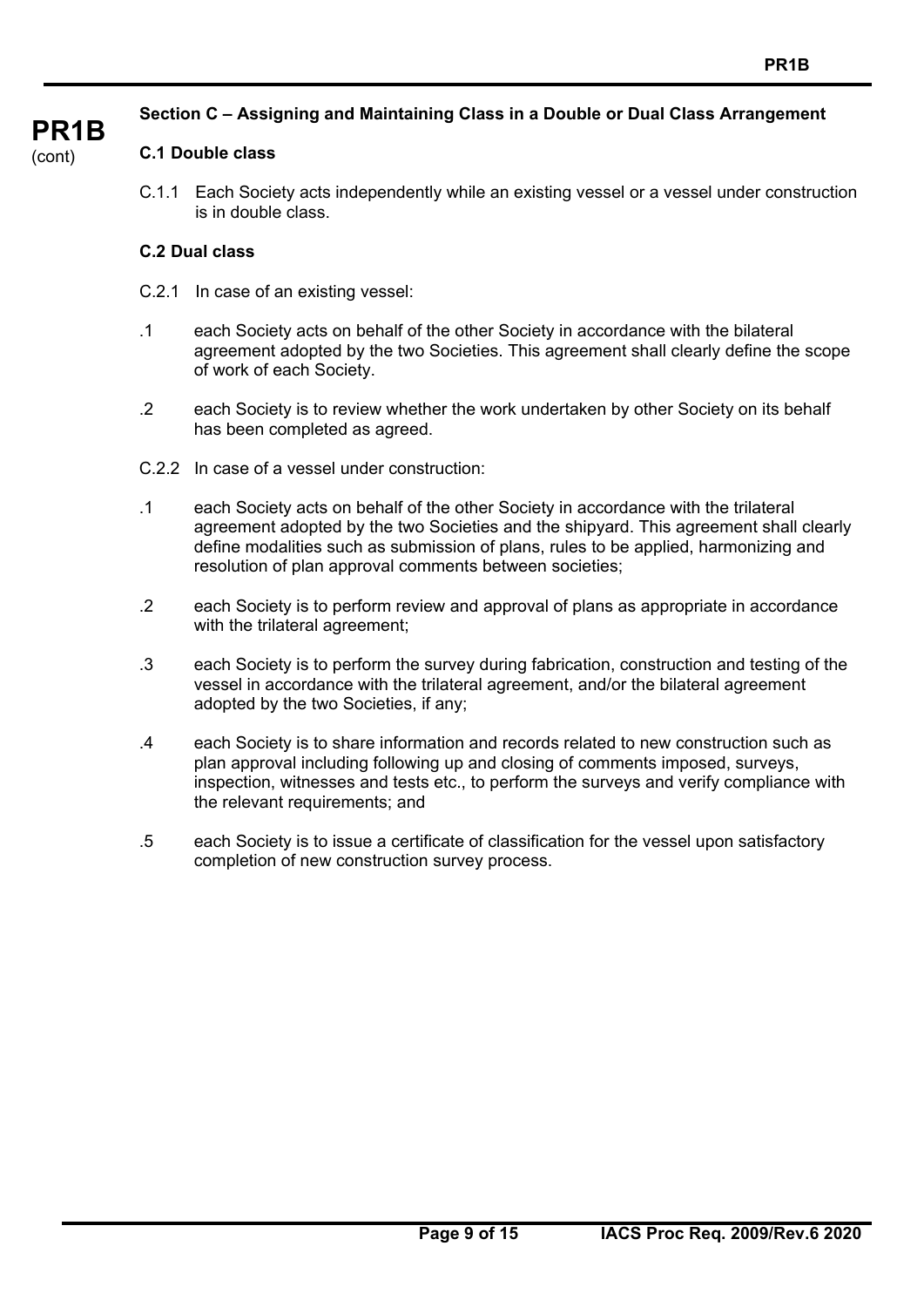## **Section D - Withdrawing Class of a Society from a Double Class Arrangement**

## **D.1 Obligations of the remaining Society maintaining its class**

**PR1B** 

(cont)

D.1.1 Whenever a Society (i.e. the remaining Society) being in a double class arrangement with another Society receives a written request from an Owner pertaining to his intention to withdraw from class of the other Society (i.e. withdrawing Society), or information that her class has been withdrawn by the other Society, the remaining Society is to immediately notify the Owner in writing that:

- .1 the validity of the remaining Society's Class Certificate is subject:
	- i) for vessels less than 15 years of age  $(N^{o_{\text{tot}} 2})$ , to completion by the remaining Society of all overdue conditions of class of the withdrawing Society at the first port of call at which surveys can be carried out and to completion by the remaining Society of all outstanding conditions of class of the withdrawing Society by the due date;
	- ii) for vessels of 15 years of age and over, to completion by the withdrawing Society of all overdue conditions of class and to completion by the remaining Society of all outstanding conditions of class of the withdrawing Society by the due date;
- .2 the Owner is to authorise remaining Society to request from withdrawing Society its current classification status;
- .3 principles given in item .1 above apply to any additional conditions of class issued against the vessel, which were not included in the initial survey status provided to the remaining Society by the withdrawing Society because they have arisen from the surveys carried out in close proximity to the request for withdrawal from class. Such additional conditions of class, if received after the issuance of the Interim Certificate of Class by the remaining Society and which are overdue, are to be dealt with at the first port of call at which surveys can be carried out by the relevant Society, depending on the age of the vessel.

D.1.2 The remaining Society is to obtain from the Owner a written confirmation of intention to withdraw from the other Society's class, containing an authorisation for remaining Society to obtain the current classification status from the Headquarters of the withdrawing Society or one of its designated control or management centres.

D.1.3 Within two (2) working days of receipt of a written confirmation of intention from the Owner to withdraw from the other Society's class at the remaining Society's Headquarters or at one of its designated control or management centres, the remaining Society is to request the withdrawing Society, on the basis of Owner's authorisation, to release the survey status using Form G in Annex 1 with its Part A duly completed and attaching the Owner's authorisation for release of survey status. However, if the remaining Society does not receive the classification survey status from the withdrawing Society within three (3) working days from the request, the remaining Society may utilise the withdrawing Society' survey status

 $(N^{10}$  (Note 2) To be calculated from the date of delivery to either the date of notification by the Owner of his intention to withdraw from class or the date of advice by the withdrawing Society to the Remaining Society (date of Form L) that class has been withdrawn, not at the request of the Owner.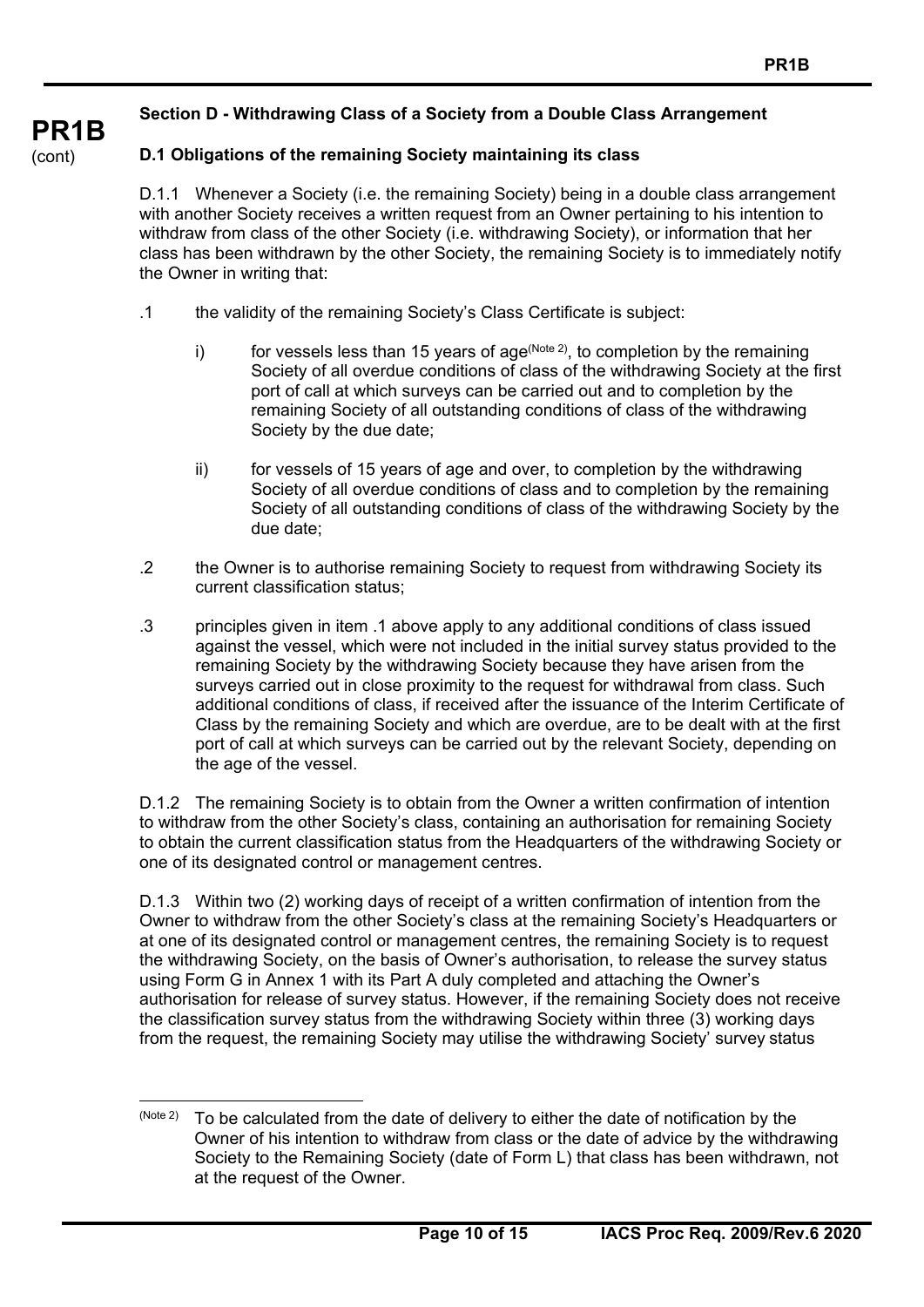information provided by the Owner and, after complying with the other relevant requirements of this Procedural Requirement, may confirm the validity of its Class Certificate.

D.1.4 The remaining Society is to suspend the validity of its Class Certificate or other documents enabling the vessel to trade, if any overdue conditions of class previously issued against the subject vessel by the withdrawing Society have not been satisfactorily completed by the relevant Society, depending on the age of the vessel, at the first port of call where surveys can be carried out.

When repair facilities are not available in the first port of survey, a direct voyage to a repair port may be accepted to complete surveys for overdue conditions of class. In that case, the remaining Society is to inform the owner and withdrawing Society of the decision taken, e.g. direct voyage conditions agreed and port of repairs.

D.1.5 The validity of remaining Society's Class Certificate is subject to any outstanding conditions of class previously issued against the vessel by the withdrawing Society being completed by the due date and as specified by the withdrawing Society. Any outstanding conditions of class with their due dates are to be clearly stated on the:

- .1 class survey record if available on board; and
- .2 survey status.

**PR1B** 

(cont)

D.1.6 Within one (1) month from the completion of the survey, the remaining Society is to advise the withdrawing Society of the actions taken with dates and locations to satisfy each overdue condition of class, if any, issued against the subject vessel as specified to the Owner by the withdrawing Society. The report Form G in Annex 1, with Parts A and B duly completed is to be used. A list of dates, locations and actions taken to satisfy each overdue condition of class as specified to the Owner by the withdrawing Society is to be attached to the copy sent to the withdrawing Society.

Where no overdue items are provided by the withdrawing Society, this form with Parts A and B, duly completed, is to be sent to the withdrawing Society and to the TOC database within one (1) month from the date of sending Form L Part A.

D.1.7 Any additional information regarding outstanding conditions of class received from the withdrawing Society in accordance with D.2.3 is to be dealt with in accordance with D.1.4 and D.1.5, as applicable, and reported to the withdrawing Society with Form G in Annex 1 with Part B-1 duly completed within one (1) month from the completion of the survey. When this additional information is received any conditions of class which are overdue are to be dealt with at the first port of call at which surveys can be carried out by the relevant Society, depending on the age of the vessel. If this is not accomplished, the Class Certificate is to be suspended immediately unless the Owner agrees to proceed directly, without further trading, to a suitable port where any overdue conditions of class are to be dealt with for completion.

D.1.8 The remaining Society is, within one (1) month of completion of a transfer of vessel into single class, to dispatch Form G in Annex 1, with its Parts A, B, B-1 (when applicable) and C duly completed, to the TOC database and to the withdrawing Society. In cases where the withdrawing Society has reported conditions of class on the vessel, the due dates of which are yet to come, the remaining Society is to provide to the withdrawing Society, together with the Form G, an itemised list of the actions taken with dates and locations and actions to be taken, to satisfy each condition of class.

D.1.9 The reporting by remaining Society to withdrawing Society required in D.1.8 is to be done in accordance with the Harmonisation of Reporting in Annex 2.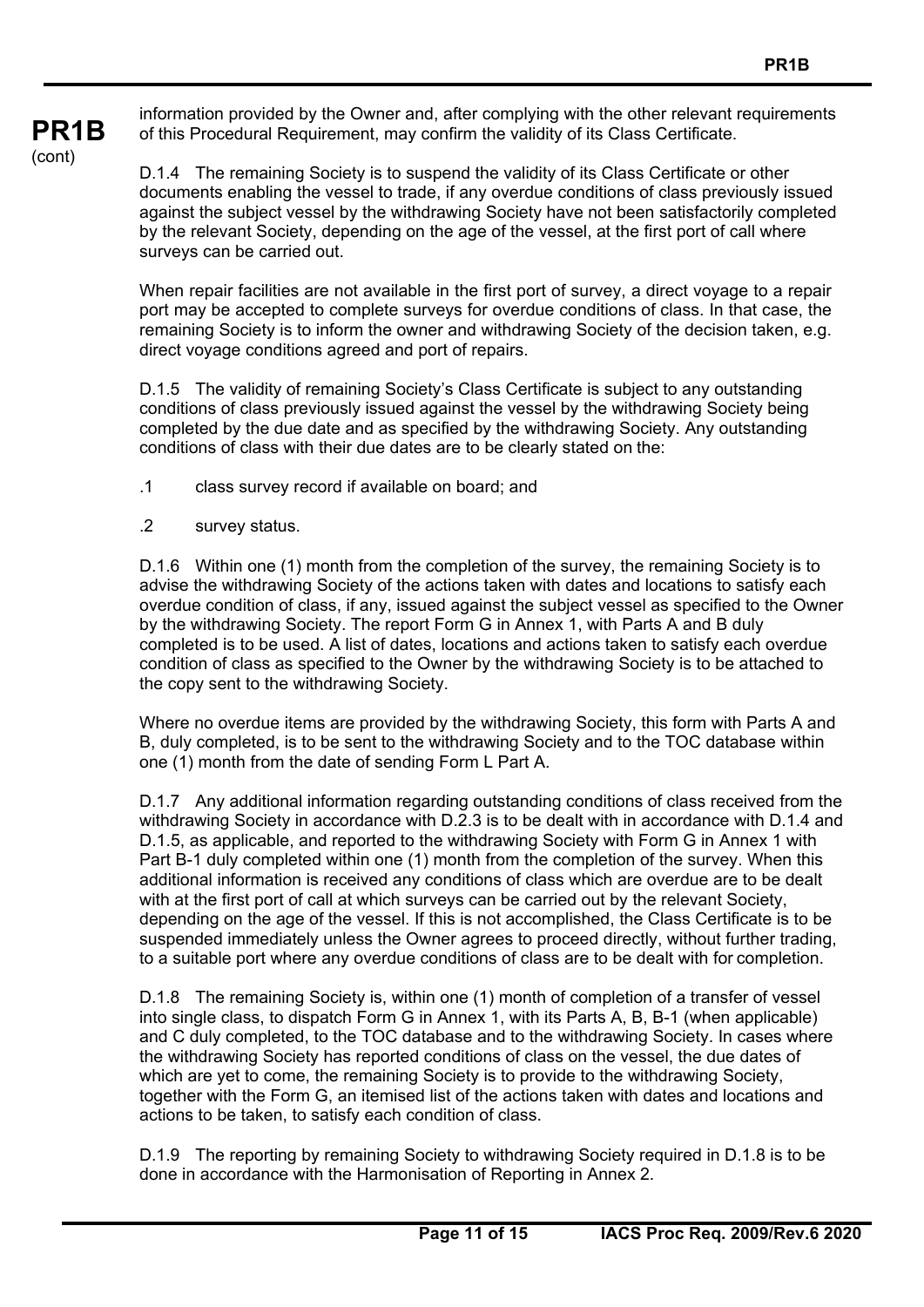## **PR1B**  (cont)

D.1.10 The remaining Society is to carry out and document the review of class survey records of the withdrawing Society during the period of double class arrangement, by an authorised person considering the items specified in Annex 3.

## **D.2 Obligations of the withdrawing Society**

D.2.1 If an Owner advises a Society in writing of an intention to withdraw from its class or class is withdrawn by the withdrawing Society, the withdrawing Society is to immediately confirm to the Owner any overdue surveys and outstanding conditions of class, together with any outstanding fees. The remaining Society is to be informed of the actual or intended withdrawal of class using Form L in Annex 1, completed as applicable.

## D.2.2 The withdrawing Society:

- .1 within two (2) working days of receipt of a written request from the remaining Society at its Headquarters or one of its designated control or management centres, is to notify the remaining Society the latest class details in its possession including a full list of overdue surveys and conditions of class - with the respective due dates - issued against the subject vessel. The most recent Condition Evaluation / Executive Hull Summary Reports and Survey Planning Document for the commenced Special Survey for vessels under Enhanced Survey Programme, if any during the period of double class arrangement, are also to be provided. In cases where the class status is received in a language not readily understood by the remaining Society or contains vague or unclear descriptions, the withdrawing Society is to provide additional detailed information in English language on request of the remaining Society. The withdrawing Society is obliged to advise the remaining Society of the possibility of further conditions of class arising from surveys, which the withdrawing Society knows have been carried out but for which reports have not yet been received. The report Form L in Annex 1 with Part A completed is to be used by the withdrawing Society to report on the class status. Details may be amplified, if necessary, in accompanying documents;
- .2 is obliged to make available, within one month of receipt of the request referred to in 2.1, all class survey records to the remaining Society for record review and relevant reporting during the period of double class arrangement to the extent this information is in the possession of the withdrawing Society to enable the gaining Society to retain the Vessel's Records as outlined in Annex 3, in accordance with D.1.10;
- .3 alternatively to .2 above, the withdrawing Society is obliged to provide, within one month of receipt of the request referred to in .1, a copy of all class survey records to the remaining Society upon request.

D.2.3 The withdrawing Society has one (1) month from issuance of its survey status to the remaining Society per paragraph D.2.2.2 to forward to the remaining Society the additional information on outstanding surveys and/or conditions of class arising from surveys performed proximate to the date of Owner's written request to withdraw from class which were not included in said status to the Owner, by dispatching Form L in Annex 1 with Part A-1 duly completed.

D.2.4 For vessels of 15 years of age and over, the withdrawing Society is, within one (1) month from completion of any overdue conditions of class imposed by the withdrawing Society, to confirm to the remaining Society the date, location and action taken to satisfy each item. The report Form L in Annex 1, Part A duly completed, is to be used. The reporting by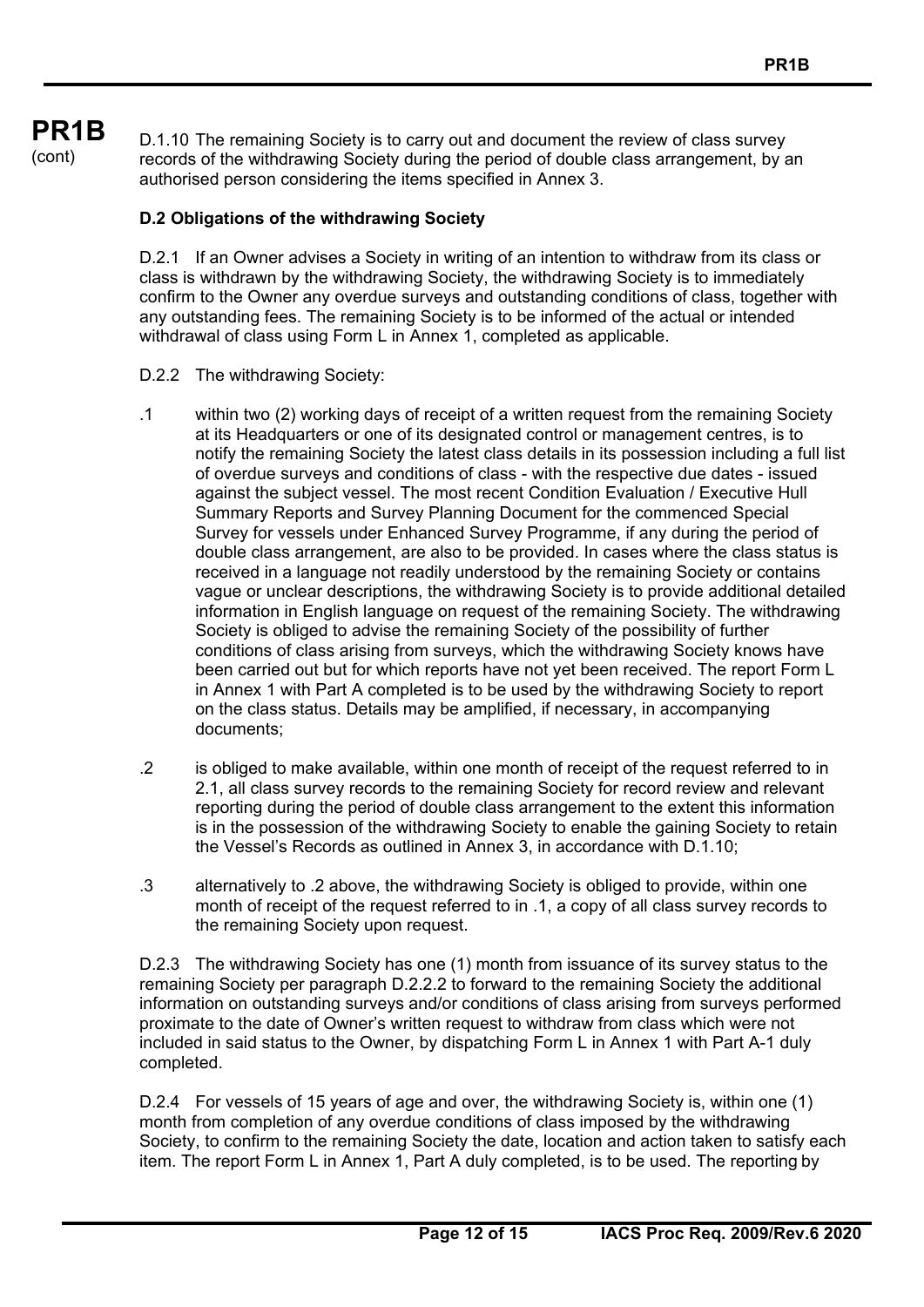the withdrawing Society to the remaining Society is to be done in accordance with the Harmonisation of Reporting in Annex 2.

D.2.5 To ensure mutual exchange of information on vessels transferring class and on the survey status of such vessels, the withdrawing Society is, on completion of a withdrawal of class, to dispatch Form L in Annex 1, with its Parts A, A-1 (when applicable) and B duly completed, to the TOC database and to the remaining Society.

D.2.6 Should the withdrawing Society, upon receiving information from the remaining Society pursuant to the disposition of the withdraw of class, have clear grounds for believing that the remaining Society did not fulfil its obligations as specified in D.1, the withdrawing Society is to notify the remaining Society of its concerns and attempt to resolve any differences.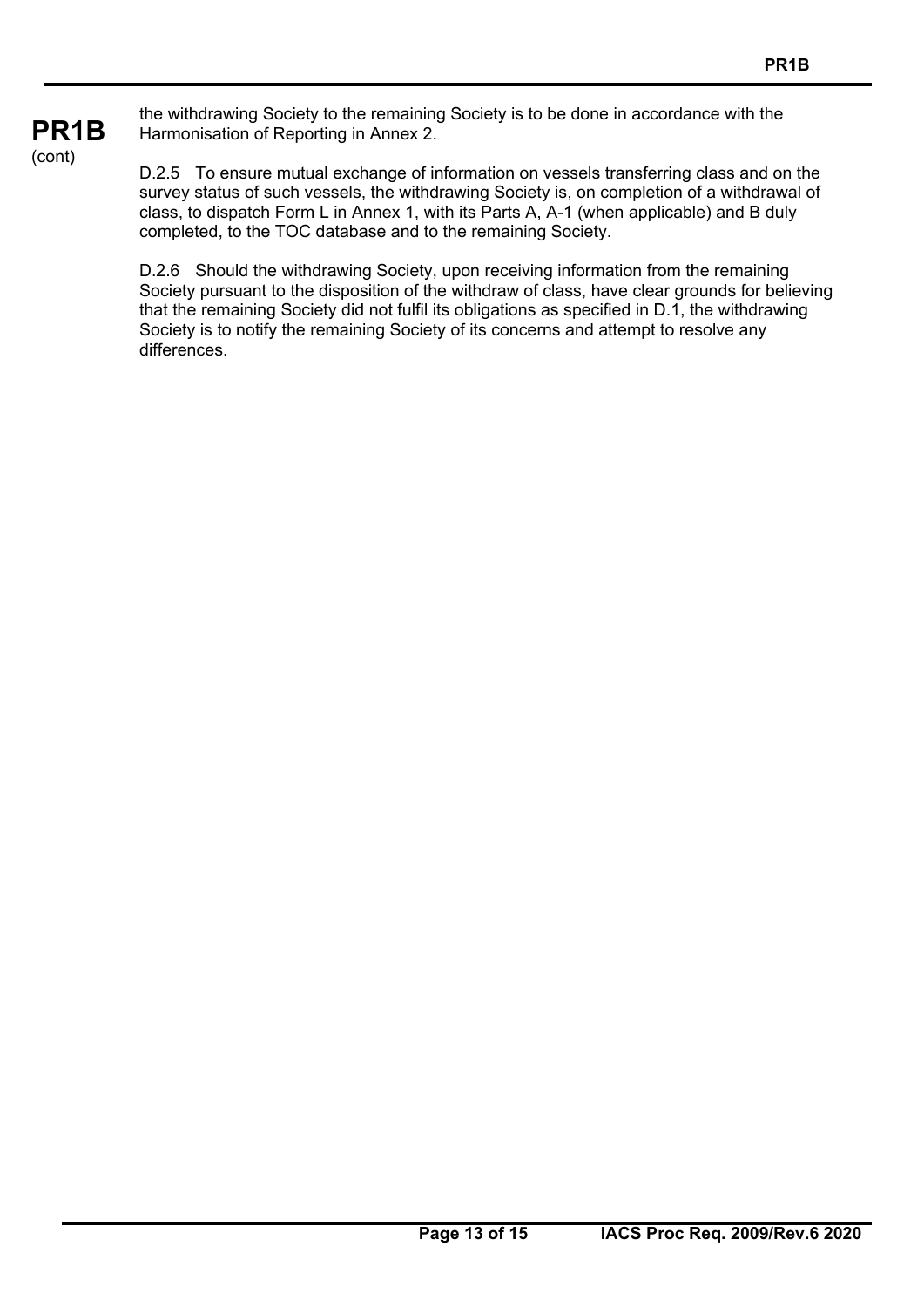## **Section E - Withdrawing Class of a Society from a Dual Class Arrangement**

E.1 In the case of dual classed vessels, the withdrawing Society - according to agreement between the two Societies - is to inform the remaining Society that the class has been withdrawn using the first part and Part B of Form L.